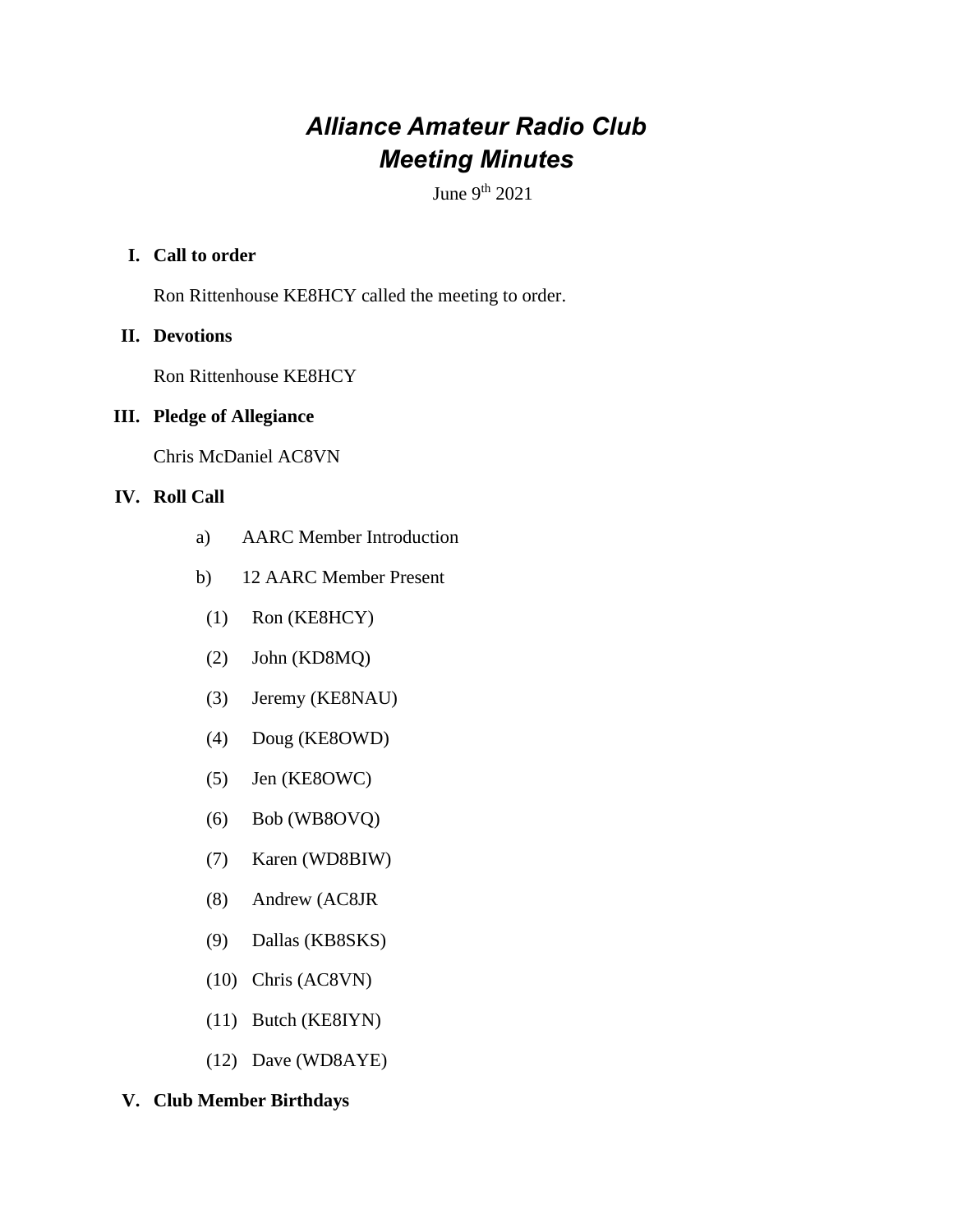- a) Andrew Magda (AC8JR) 6/25
- b) Robert Warner (WB8OQV) 6/8

## **VI. Agenda Approval**

a) Additions and Corrections and Agenda remains open

## **VII. Treasurer's Report**

- a) Chris (AC8VN) Moved to accept
- b) Doug (KE8OWD) Second
- c) Motion Passed

## **VIII. Minutes**

a) Reading of the minutes waived and Approved

## **IX. Officer's Reports**

- a) President
- (1) Ron (KE8HCY) is working with the Hospital to hopefully have our Club Business meetings moved back to the conference room soon. Ron is still shaking out Club shirts now that we are back to meeting in person again.
- b) Vice President:
- (1) Doug (KB8DNQ) reported the Digital Net is down until further notice
- c) Treasurer:
- (1) John (KD8MQ) gave several reports
	- (a) Treasurer's report was passed
	- (b) Fundraiser status: selling quick only 200 of 600 tickets remain with several opportunities to sell coming up
- d) Secretary:
- (1) Jeremy (KE8NAU) NTR
- e) Trustees:
	- (1) Howard (KD8XR), Peter (N8IGZ), Dwight (KD8YFV) had nothing to report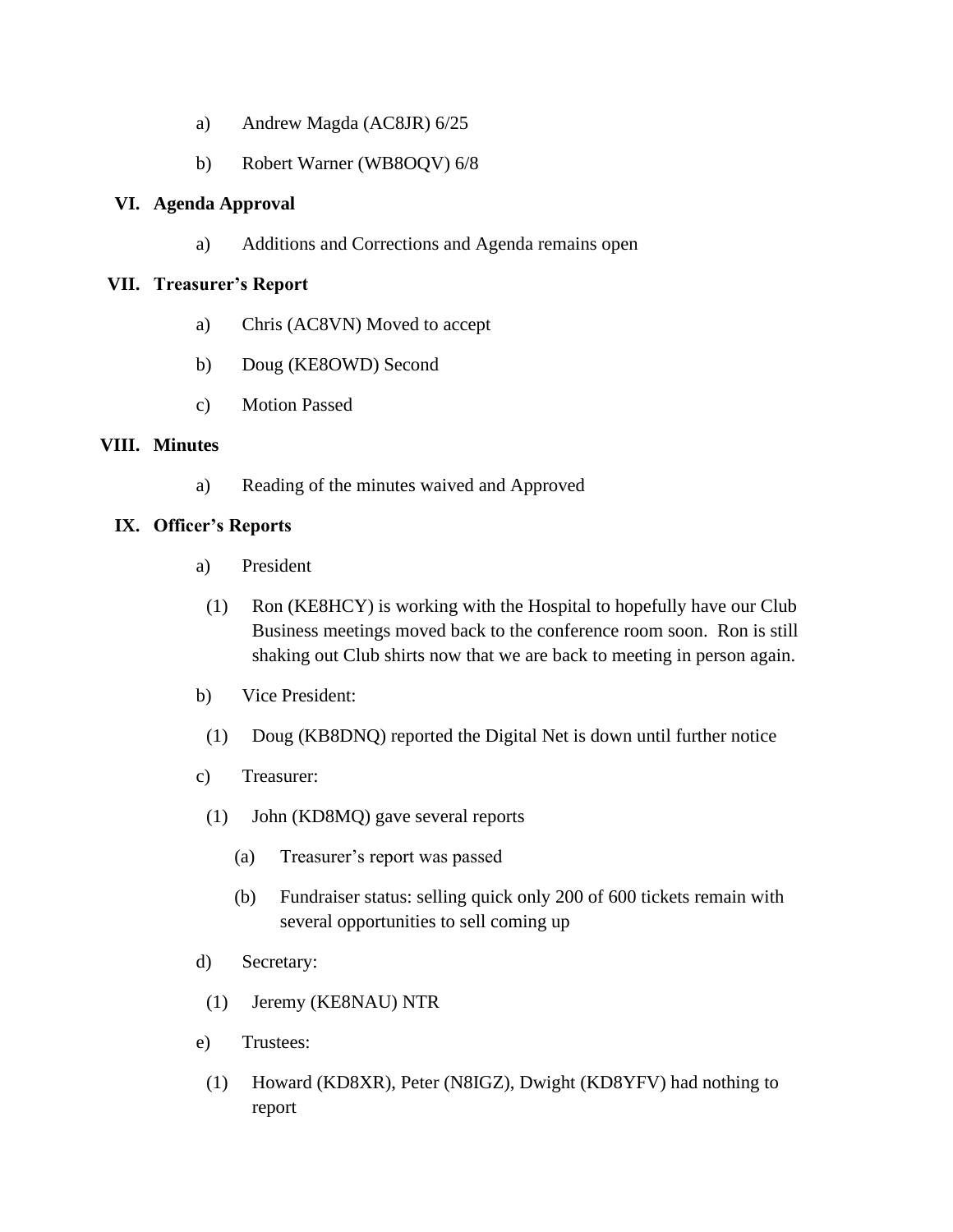## **X. Committee Reports**

- a) 2m Net Tomas (KC8ZEH):
- (1) NTR
- b) 10m CW Frank (WA8WHP):
- (1) NTR
- c) 10m SSB John (KD8MQ):
- (1) 8-10 checks weekly. The band is starting to open up
- d) Homeland Security Dwight (KD8YFV):
- (1)  $5/18=7$  check-ins,  $5/25=7$  check-ins,  $6/1=6$  check-ins,  $6/8=6$  check-ins
- e) Digital Net Doug (KB8DNQ):
- (1) Currently offline until further notice
- f) 2m Repeater John (KD8MQ):
- (1) Repeater is doing better. Tony (KD8BBK) notice some irregularities with the repeater and took his analyzer out there and found a lightning arrestor to be bad. And it has been replaced. The bad one was given to Bob (WV8OVQ) to look into it. The PM has been completed.
- g) 440 Repeater John (KD8MQ):
- (1) Tony (KD8BBK) reported issues with the repeater and it was found to have the monitor button pressed causing the issue. Bob (WB8OVQ) and Karen (WD8BIW) loaned the Club a controller for the repeater for 45 day with the option to purchase. Still looking at a new antenna for the repeater as the old one has been repaired in the past.
- h) VE Sessions James (KD8VT):
	- (1) Last session had 9 passing tests
- (2) Looking for more VE's to help administer the tests
- i) Summer Field Day 2021 John (KD8MQ):
- (1) New Caretakers Ernie and Greg are excited for our event
- (2) Camping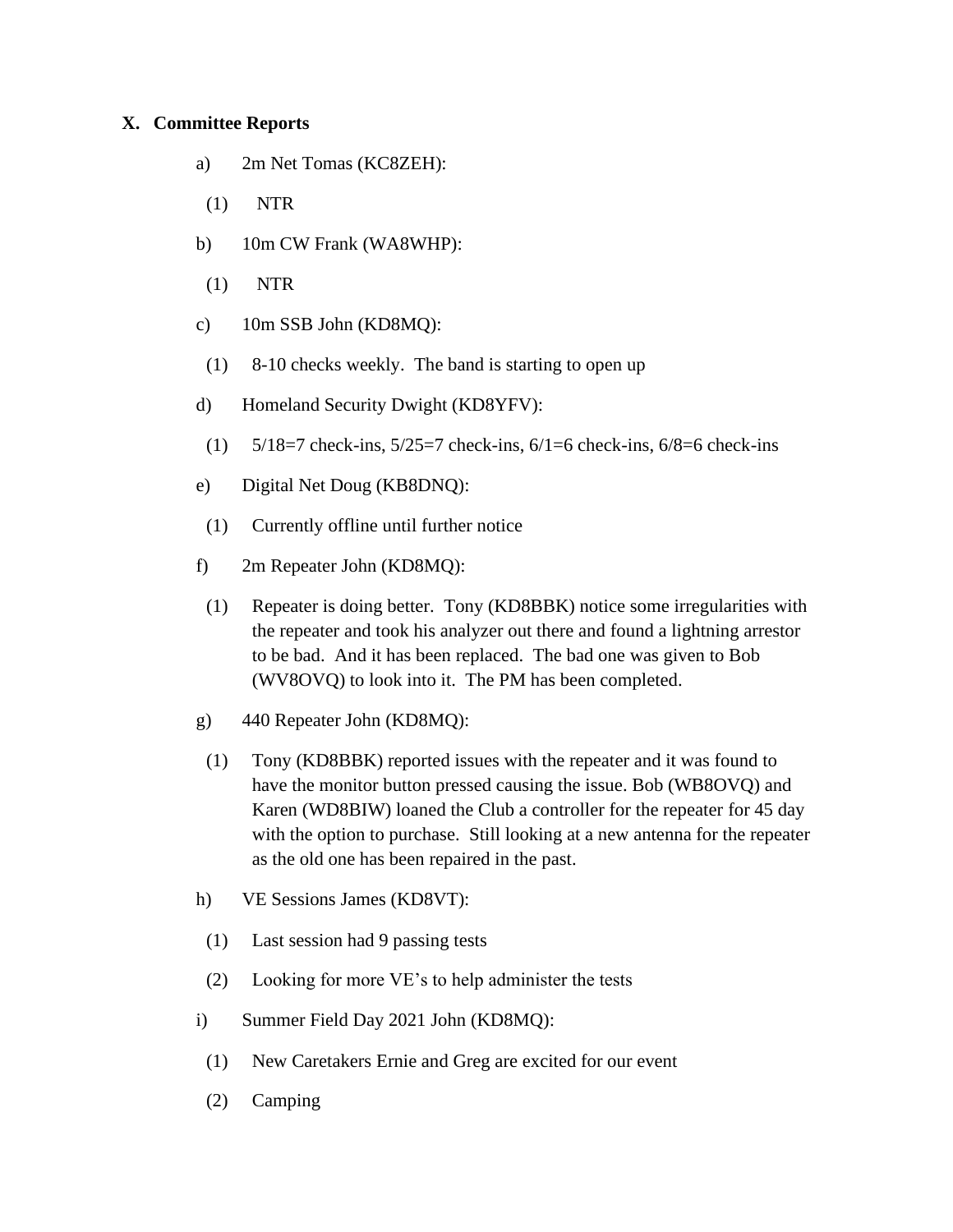- (a) 15 per camper
- (b) 50 for the weekend
- (3) 2019
	- (a) Equipment was taken down too early
- (4) Class will be 3A
	- (a) Generators for the rigs only (everything else can be on 120v)
	- (b) 3 station
		- (i) Get on the Air Station (New Operators/inactive)
		- (ii) Clubs 2 radio's

#### (5) Antennas

- (a) Tri-Band
- (b) 5BRVS

#### (6) Logging

- (a) Same program in the past
- (b) Ensure all contacts are entered in the program or they don't count
- (7) Food
	- (a) 5pm Carry in Dinner
	- (b) Covered Dishes
- (8) Field Day Swag
	- (a) Will be handed out at July/August Business meeting

#### **XI. Old Business:**

a) NTR

#### **XII. New Business:**

- a) June Club business meeting site rental fee John (KD8MQ)
- (1) \$20 donations for rental